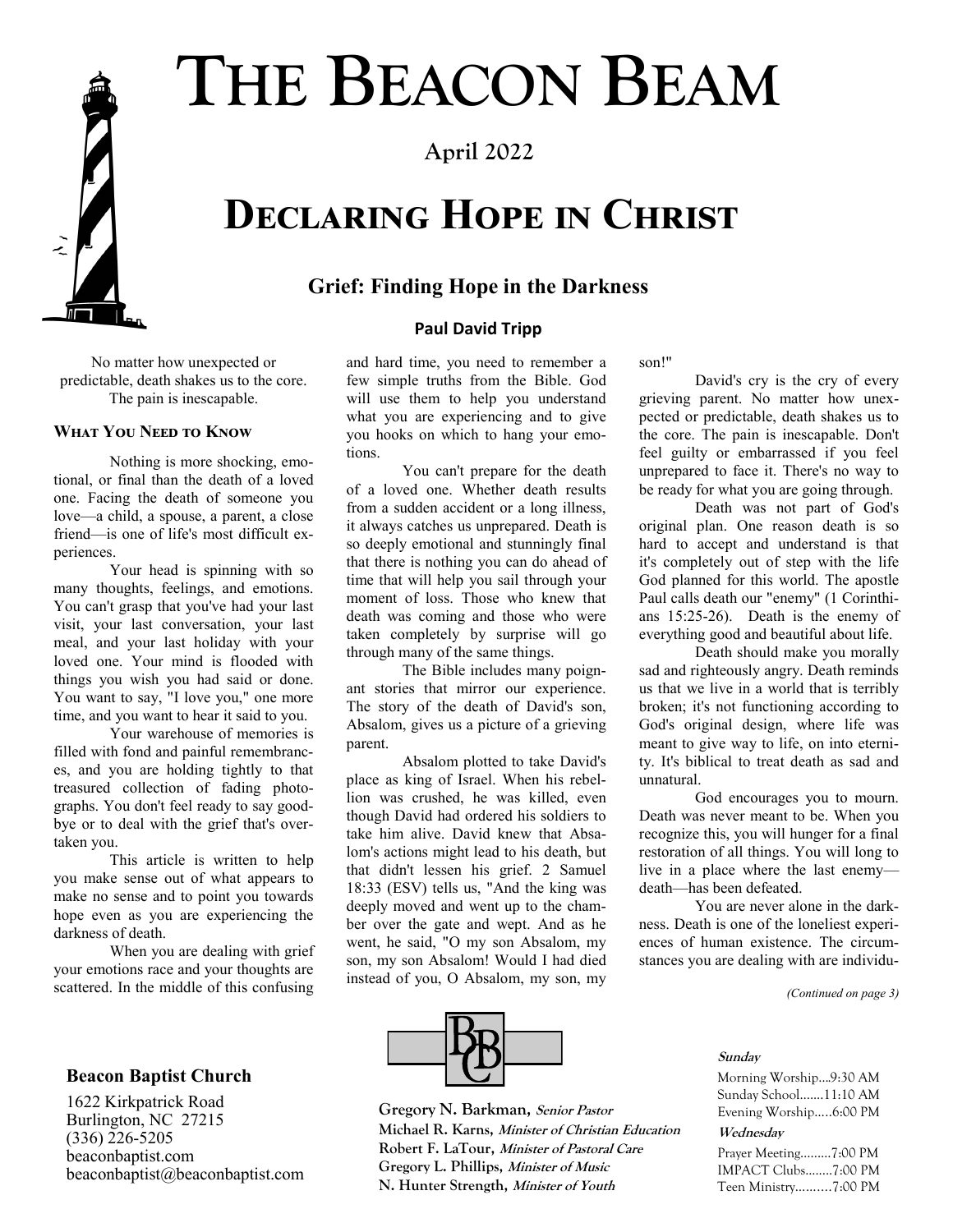### **by Bob La Tour**

Hebrews 2:10 "For it was fitting for Him, for whom are all things and by whom are all things, in bringing many sons to glory, *to make the captain of their salvation perfect through sufferings."*

We live in increasingly challenging days! Nothing can prepare us to cope with hostility and opposition from a world that has steadily drifted into secularism better than the example of Christ. "He learned obedience by the things which He suffered. And having been perfected, He became the author of eternal salvation to all who obey Him."<sup>1</sup> The Greek word for *captain* means "author, pioneer or leader who blazed a trail for others to follow. The captain never stood at the rear giving orders. He was always out front, leading and setting the example. Christ gave to us the pattern of perfect obedience."<sup>2</sup>

Paul wrote, "Let this mind be in you which was also in Christ Jesus, who, being in the form of God, did not consider it robbery [something to be held onto] to be equal with God, but made Himself of *no reputation*, taking the form of a *bondservant,* and coming in the likeness of men. And being found in appearance as a man, *He humbled Himself and became obedient to the point of death, even the death of the cross*.*"* 3

For us to begin to appreciate the magnitude of Christ's submissive obedience to the Father's will, we must consider what He laid aside to become the humble Man of Sorrows.<sup>4</sup> In John 10, Jesus said, "*I and My Father are one."* The fact that He left behind the shared glory of God the Father defies human understanding; it should evoke from us the gratitude and determination to demonstrate our love through humble obedience.<sup>5</sup>

Great God, unsearchable, unknown, supreme beyond compare, in rev'rent adoration, LORD, our feeble praise we share. Thy glory is that *Excellence* 

**CHRIST, OUR EXAMPLE**

*We live in increasingly challenging days! Nothing can prepare us to cope with hostility and opposition from a world that has steadily drifted into secularism better than the example of Christ.*

unique to Thee alone—spectacular in majesty vast universe Thy throne! For hungry souls, Thy written Word grants a faint glimpse of Thee. Though dim, the image awes the mind, and bows both heart and knee. Thy grandeur, matchless King of kings and regal Lord of lords, leads saints to meditate on Thee and silently adore. What dazzling light, like dreadful flames, engulfs Thy sapphire throne that rests upon a sea of glass like dazzling crystal stone! Bright amber glow, Thy glory draws the heart to holy thoughts; its splendor shames the rainbow's boast and pales heavn's hosts to naught. Thy whisper mutes the thunder crash of lightning round Thy throne—Jehovah, High and Lofty One, Who calls all things Thine own. Pure worship of the Heav'nly throng envelops me in praise, o'erwhelming me with joy that sets my grateful heart ablaze. None but Thyself can fully know The glory that is Thine. All tribute saints may offer Thee falls short by Thy design save fearing Thee and loving Thee and walking in Thy ways. Save serving Thee with grateful heart beyond my earth-bound days.**<sup>6</sup>**

By God's grace and for His glory, we must humbly be whoever, endure whatever, go wherever and do whatever He demands whenever He demands it. We can rest assured that He is preparing us to take up our cross and follow Him as we trust and obey. Peter reminded the persecuted Christians of his day, "*For to this you were called*, because Christ also suffered for us, leaving us an example that you should follow His steps." "Beloved, do not think it strange concerning the fiery trial which is to try you, as though some strange thing happened to you; but rejoice to the extent that you partake of Christ's sufferings, that *when His glory is revealed,* you may also be glad with exceeding joy. *If you are reproached for the name of Christ, blessed are you, for the Spirit of glory and of God rests upon you...*."<sup>7</sup> May we embrace the opportunities that lie ahead to take up our cross, to suffer reproach and to exalt the Lord of Glory in humble awe and adoration.

**1** Heb. 5:8-9 **2** MacArthur **3** Phil 2:5-13 **4** John 1:1-2; 10:30; 14:9; Col 1:15; Heb 1:3 **5** John 17:5 **6** Ex.24:10; Ezek.1:26-28; Rev. 4 **7** I Peter 2:21-25; 4:12-14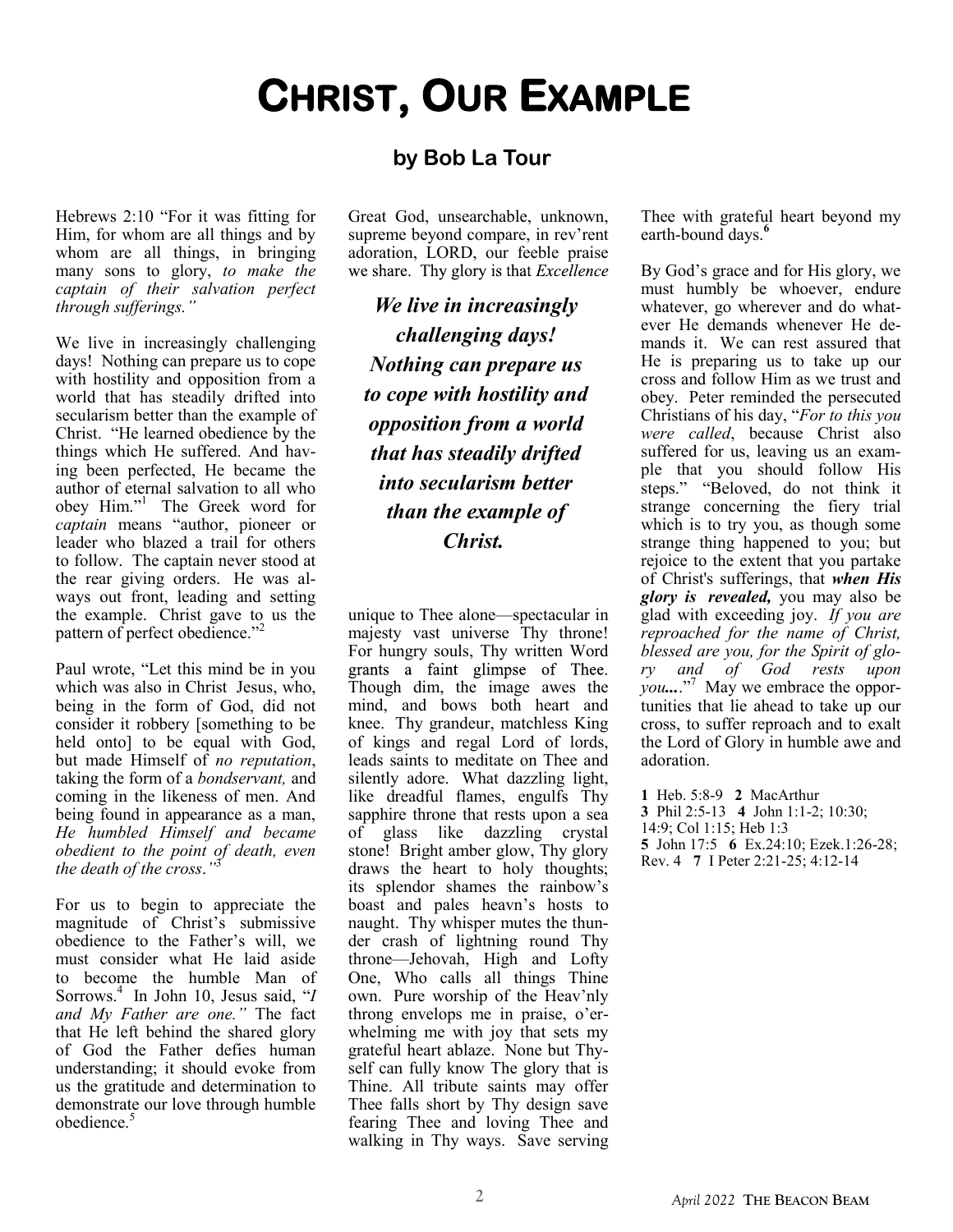#### *(Continued from page 1)*

al and unique. It's normal to feel as if no one has been through what you're experiencing. It's normal to feel all alone, even when you are surrounded with people.

But the death of a loved one is a universal experience, and a company of mourners surrounds you. Yet there is an even more powerful way in which you are not alone. Your Savior, Jesus, has taken another name, Emmanuel, or "God with us." This name reminds you that, as you came to Christ, you literally became the place where God dwells.

You have a powerful Brother, Savior, Counselor, and Friend who not only stands beside you, but lives within you! His presence makes it impossible for you to be alone in this moment of pain (John 14:15-20).

Good can come out of the very worst of things. Is death a bad thing? Yes. But the Bible tells us that the brightest of good things can be found in the midst of evil's darkness.

The death of Jesus Christ is a powerful demonstration of this truth. On the hill of death outside the city, the best thing that ever happened came from the worst thing ever. What could be worse than the killing of the Messiah? What could be more unjust than the illegal execution of the one perfect person who ever lived? In the sermon he preached on the day of Pentecost, Peter said that Jesus' death was an evil thing done by evil men to the one truly good person in the whole world (Acts 2:22-36).

But this terrible moment was

under God's control. God planned that this ultimate evil would accomplish ultimate good. In this dark moment, as Jesus died on the cross, God defeated sin and death—two enemies we could not defeat on our own.

In the same way, God can and does bring wonderful things out of the darkest moments of our lives. Your Lord is present with you in this darkness. He has planned that even the darkest of things would result in redemptive good for His children. He surrendered His Son to death so you could have life. He will not abandon you now.

One day death will be put to death. The death of a loved one should remind you that God's work is not yet complete. Because of sin, death entered the world. When sin is completely defeated, death will also be defeated. The apostle Paul talks about Christ's present ministry this way: "For he must reign until he has put all enemies under his feet. The last enemy to be destroyed is death" (1 Corinthians 15:25-26).

Jesus died so we would no longer have to die. When He rose from the dead, death was defeated. Until Jesus returns, we still experience death, but one day life will not give way to death. Children will not mourn their parents. Parents will not mourn their children. There will be no widows or grieving friends. Yes, death is an enemy, but this enemy will die. The present reign of Christ guarantees this. One day life will give way to life for eternity.

As you weep, remember that the

One who weeps with you understands your heartache. He is "a man of sorrows and acquainted with grief" (Isaiah 53:3). But He does more than understand; He also acts. Jesus will not let death reign forever. On the cross He defeated death, and His resurrection is your guarantee that one day, all who believe in Him, will be resurrected to a life of glory and peace. One day He is coming again to end physical death and to usher in a new heaven and earth where there will be no dying, no tears, and no sorrow (Revelation 21:1-4).

Paul David Tripp, is the president of Paul David Tripp Ministries, a nonprofit organization whose mission is to connect the transforming power of Jesus Christ to everyday life. Paul is a conference speaker and author of many books.

### **The Beacon Broadcast**

#### **Monday thru Friday**

| WITA 1490 AM (Knoxville, TN)    | 9:30 a.m.    |
|---------------------------------|--------------|
| WKBA 1550 AM (Roanoke, VA)      | 10:00 a.m.   |
| WKPA 1390 AM (Lynchburg, VA)    | $10:00$ a.m. |
| WBAG 1150 AM (Burlington, NC)   | $12:15$ p.m. |
| WBAG 105.9 FM (Burlington, NC)  | $12:15$ p.m. |
| WTRU 830 AM (Winston-Salem, NC) | $2:00$ p.m.  |
| WDZY 1290 AM (Richmond, VA)     | 6:15 a.m.    |
|                                 | 10:00 a.m.   |
| WDZY 103.3 FM (Richmond, VA)    | $6:15$ a.m.  |
|                                 | 10:00 a.m.   |
| WSKY 1230 AM (Asheville, NC)    | $7:15$ a.m.  |
| WYYC 1250 AM (York, PA)         | $5:00$ p.m.  |
| WYYC 98.1 FM (York, PA)         | $5:00$ p.m.  |
|                                 |              |

### **Sunday**

WCRU 960 AM (Charlotte, NC) 9:30 a.m. WBAG 1150 AM (Burlington, NC) 10:30 a.m.<br>WTRU 830 AM (Winston-Salem, NC) 10:30 a.m. WTRU 830 AM (Winston-Salem, NC) WDRU 1030 AM (Raleigh, NC) 10:30 a.m.<br>WLES 590 AM (Richmond, VA) 10:30 a.m. WLES 590 AM (Richmond, VA) Harbour Light of the Windwards 9:30 p.m. 1400 AM/94.5 FM (Caribbean)

WGNQ mixlr.com/wgng-radio (M-F) 8:45-9 a.m. & 4:45-5:00 p.m. (Internet station based in Greenville/Washington, NC)

**Monday thru Sunday** WXTH-LP 101.7 FM (Richwood, WV) 10:05 a.m. 10:05 p.m.